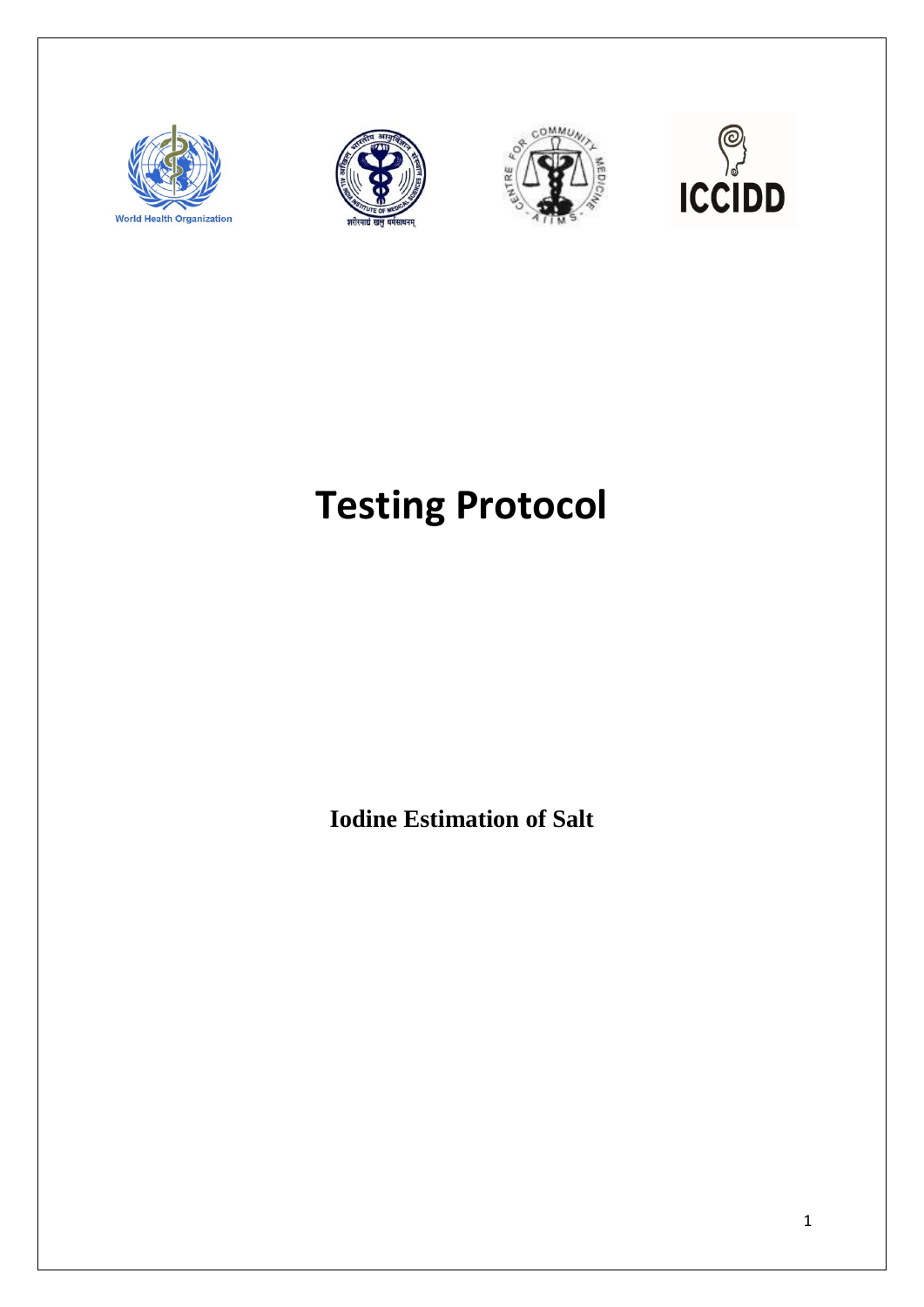## **Laboratory Procedure for Iodine Estimation of Salt**

#### **Background material:**

Iodine is one of the first minerals recognized as essential for human health. Iodine belongs to the family of halogens (Chlorine, bromine, iodine and fluorine) placed in the seventh group of period table. Most of the iodine exists in the ocean. It was present during the primordial development of the earth but large amounts were leached from the surface soil by glaciations, snow, or rain and were carried by rivers, floods and winds into the sea.

Iodine is an essential micronutrient for humans and is required in a very small amount i.e. 150 µg per day. The only role of iodine in the body, known at present is for the synthesis of thyroid hormones. The human body contains 15 to 20 mg of iodine of which almost 80% is in the thyroid gland. The iodine taken in the diet is absorbed throughout gastrointestinal tract and circulates as plasma Inorganic Iodide (PII) in the body. The PII is mainly cleared by two organs in the body - Thyroid and Kidney. The iodine taken up by the thyroid gland is used for making thyroid hormones, thyroxine and triiodothyronine. Thyroxine is called  $T_4$  because it has 4 iodine atoms in its structure while triiodothyronine is called  $T_3$  because it has 3 iodine atoms in its structure. Iodine taken up by the kidney is excreted in the urine. The level of excretion in urine correlates well with level of intake. Thus urinary iodine can be used to assess the level of iodine intake.

Thyroxine has two major roles in the body one is for development of brain, central nervous system and skeletal system during the early developmental stages and the second is calorigenic effect i.e. increase in oxygen uptake by tissues thereby controlling all metabolic processes in the body.

Iodine deficiency occurs mainly as an environmental deficiency. Iodine present in upper crust of earth is washed/leached out by repeated flooding and glaciation. Thus making the soil deficient in iodine. Crops grown on such soil will have less iodine and when consumed by humans or animals lead to iodine deficiency. Thus it is the deficiency of soil which is responsible for iodine deficiency in humans and animals.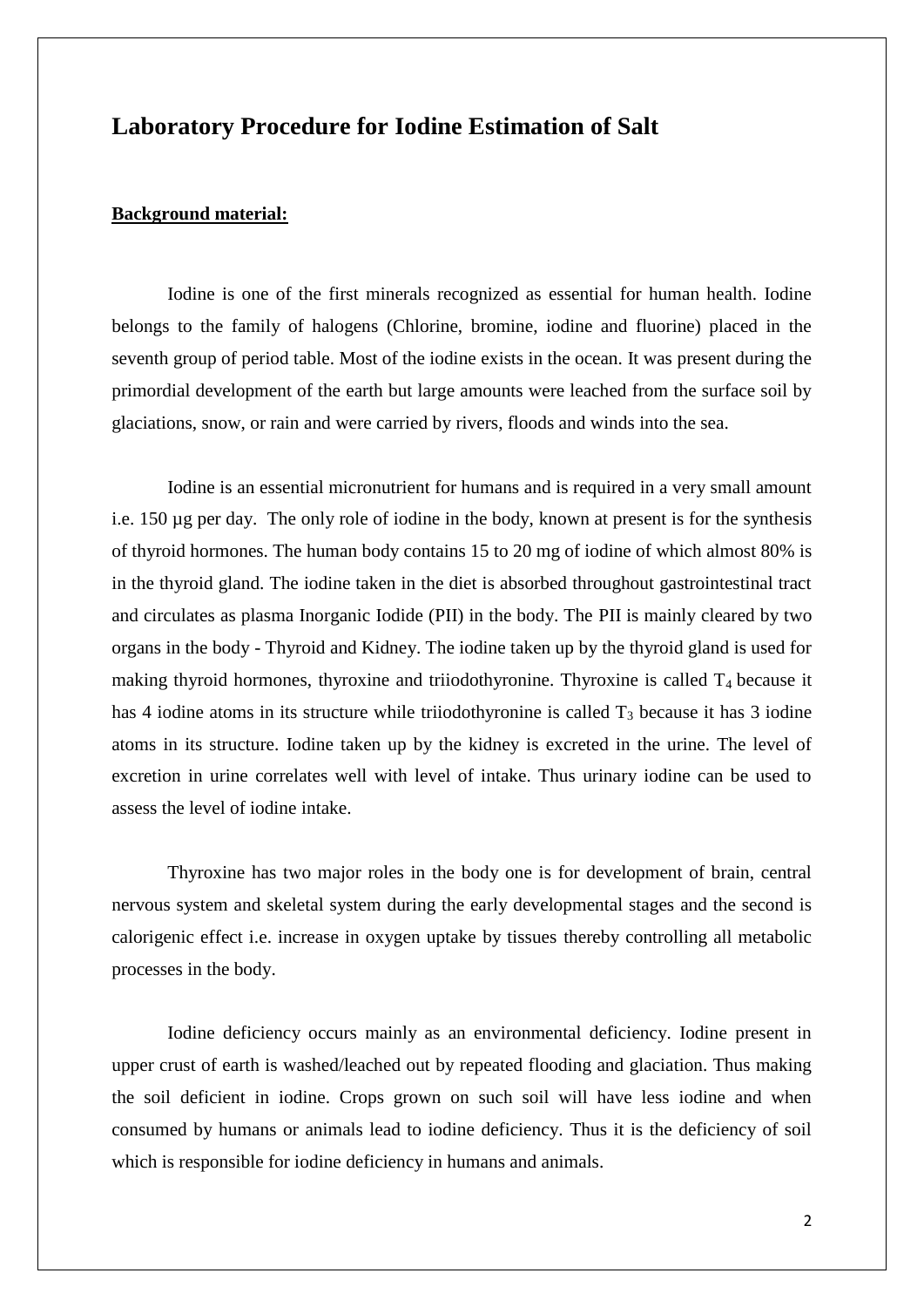Iodine deficiency during pregnancy and first two to 3 years of life leads to derangement in the development of brain and central nervous system & skeletal. These changes are irreversible. No amount of iodine or thyroxine can revert back the damage done during the developmental period leading to several disabilities like deaf mutism, squint, gait defects etc. but the most important of these is the loss of learning ability with loss of 13 IQ points. These can be easily prevented by supplying proper amount of iodine during this period.

Since there is no natural food item which will help in supplying adequate amount of iodine, it is essential to supplement or fortify the food item for meeting the iodine requirements of the individual.

There are several modes of iodine supplementation used. These are: Iodised oil, Iodised capsules, Iodised bread, Iodised water, Iodised salt

Out of these the most effective method is iodised salt. This is because salt is one food item which is taken in a fixed amount everyday by everybody whether rich or poor, old or young. Thus it is an ideal vehicle for supply of constant amount of iodine to everybody daily. It is also most economical way of supplying iodine. Government of India had taken a decision of supply of iodine via iodised salt from 1962 under the National Goitre Control Programme.

The iodised salt may lose iodine due to moisture and heat during transportation. To avoid this the PFA (Prevention of Food Adulteration) Act states that iodine content of salt should not be less than 30 ppm at production and 15 ppm at consumer level. It is essential to monitor the amount of iodine in salt by quantitative method (Iodometry). The details of procedure are given.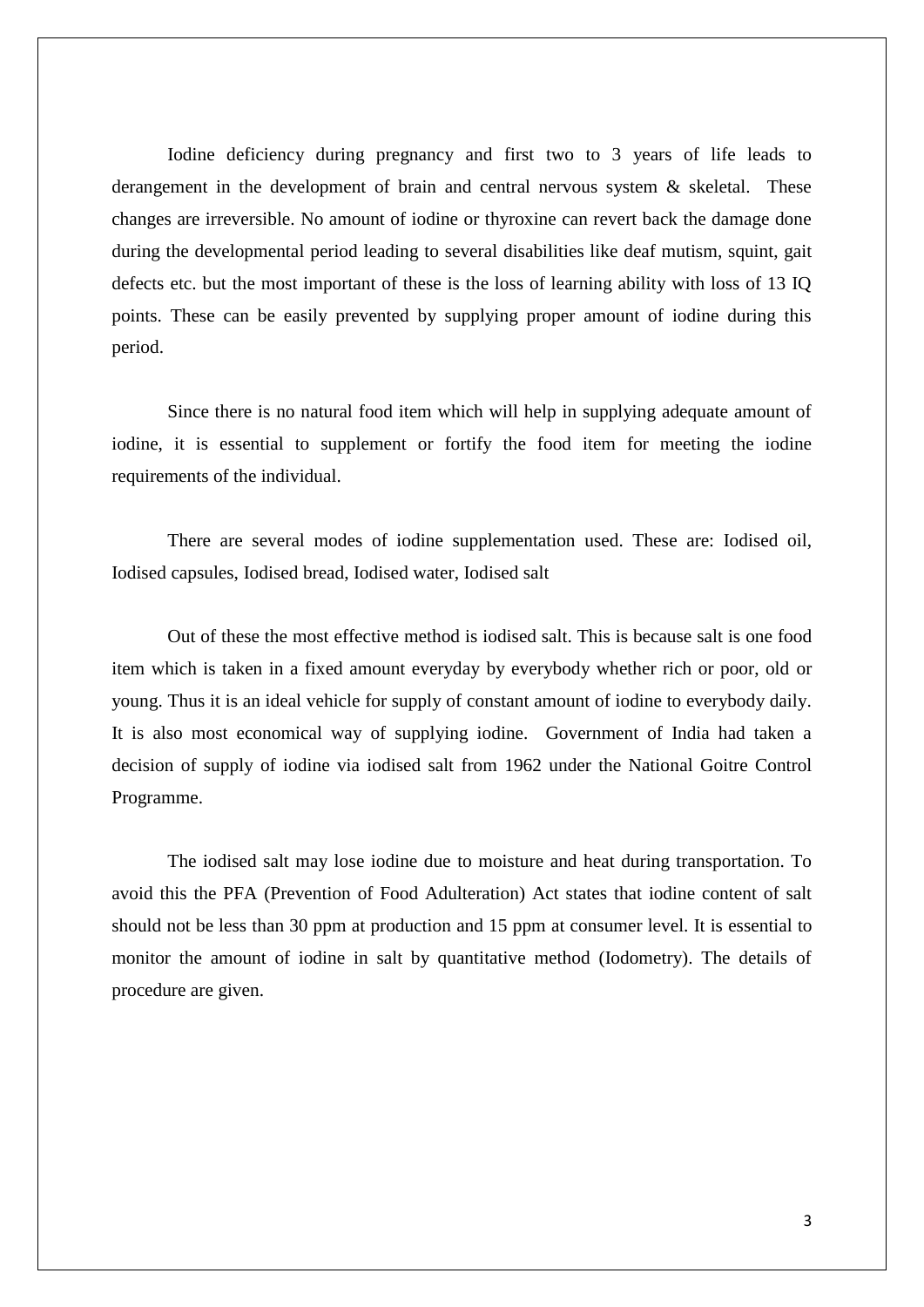## **5.2) Principle and Laboratory Procedures for Iodine Estimation in Salt**

\_\_\_\_\_\_\_\_\_\_\_\_\_\_\_\_\_\_\_\_\_\_\_\_\_\_\_\_\_\_\_\_\_\_\_\_\_\_\_\_\_\_\_\_\_\_\_\_\_\_\_\_\_\_\_\_\_\_\_\_\_\_\_\_\_\_\_\_

## *I) Principle*

The iodine content in iodated salt is estimated by a process called iodometric titration. Free iodine reacts with sodium thiosulphate solution as follows:

| $2Na2S2O3$<br>$+$ |        | $=$ 2NaI | $+$ Na <sub>2</sub> S <sub>4</sub> O <sub>6</sub> |
|-------------------|--------|----------|---------------------------------------------------|
| Sodium            | Iodine | Sodium   | Sodium                                            |
| thiosulphate      |        | iodide   | tetrathionate                                     |

## *II) Equipment and Chemicals*

## **a) Equipment**

- 1. Laboratory balance for preparing reagents
- 2. Beakers 100, 200, 500 ml
- 3. Glass bottles with stoppers for reagents:

1,000 ml

250 ml

4. Open pan balance for weighing salt samples

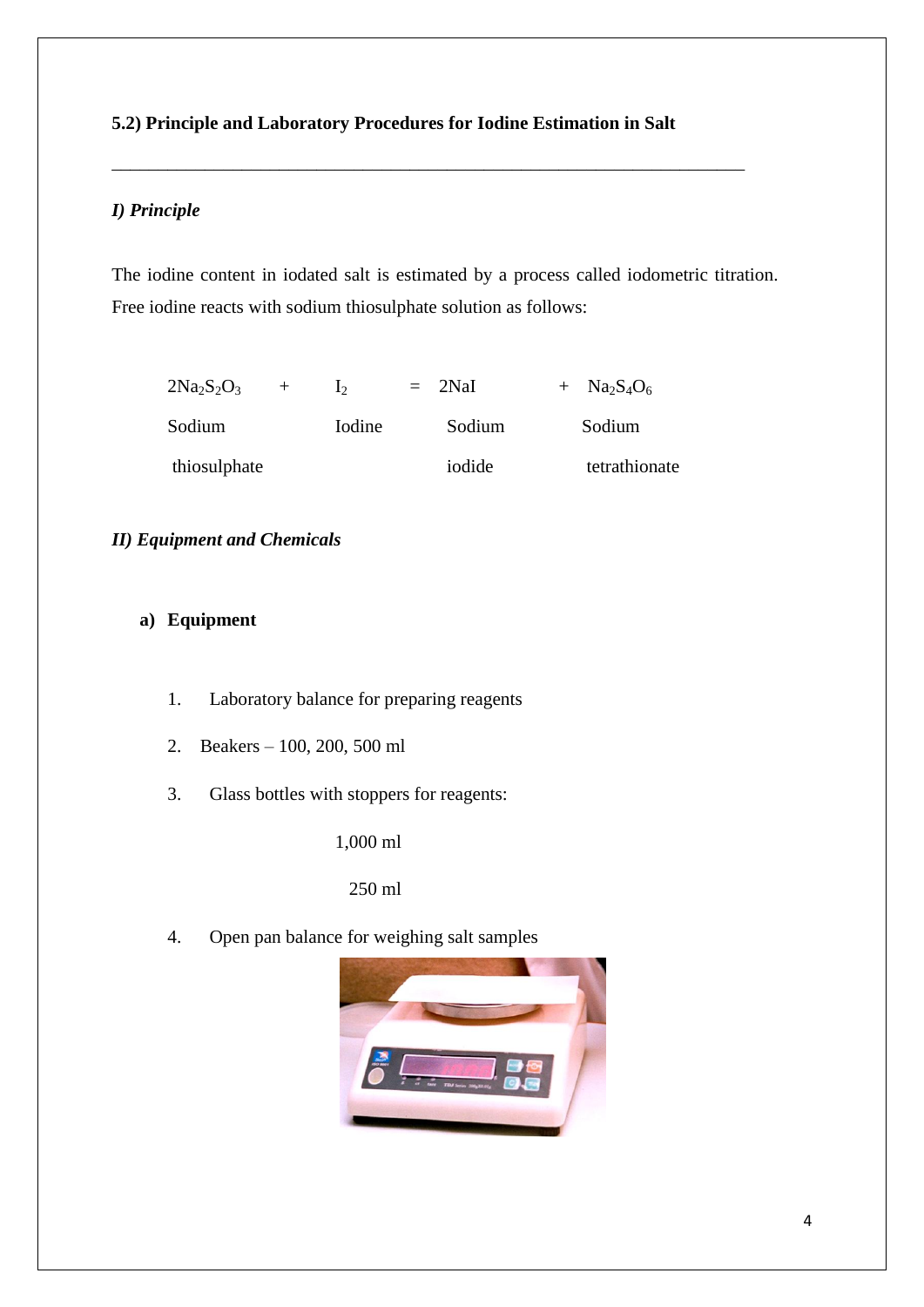- 5. Measuring cylinders with stopper 50 ml
- 6. Wash bottle 500 ml
- 7. Conical flasks with stopper 200 ml
- 8. Glass or plastic funnel
- 9. Auto dispensers



10. Burette 10 ml auto zeros

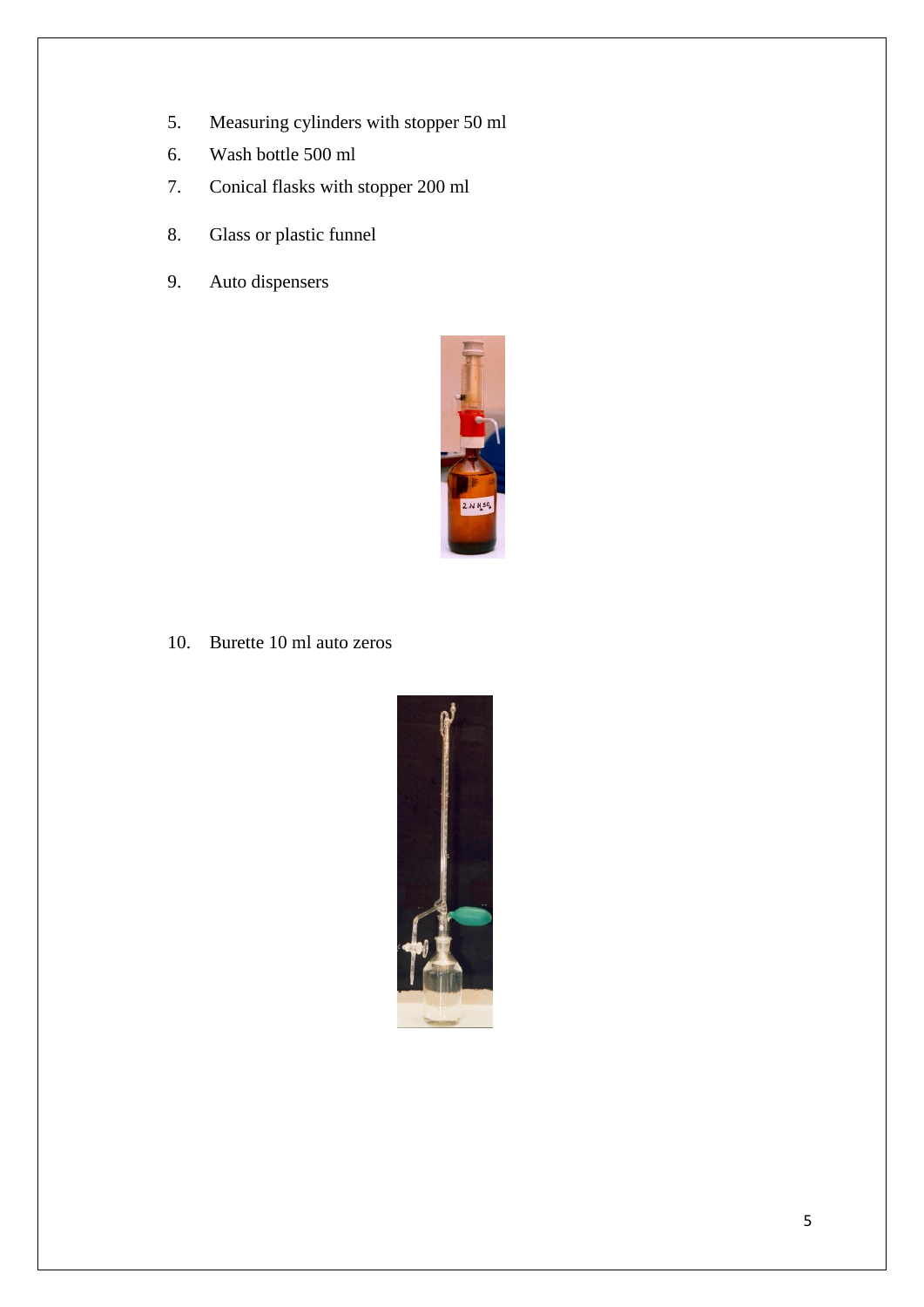#### **b) Chemicals**

- 1. Sodium thiosulphate  $Na<sub>2</sub>S<sub>2</sub>O<sub>3</sub>$  Analytical Regent Grade (AR)
- 2. Concentrated sulphuric acid H2SO4, (AR)
- 3. Potassium iodide KI, (AR)
- 4. Soluble chemical starch
- 5. Boiled double-distilled water, pharmaceutical grade

The approximate cost of reagents would be Rs. 1200, which would analyze 100 salt samples.

#### *III) Preparation of Reagents*

- **a) Sodium thiosulphate (Na2S2O3):** Dissolve 1.24 grams in 1 litre double-distilled water. Store the solution in a cool and dark place. Normality may change as time progresses. It is advisable to prepare small quantity of  $0.005$  N Na<sub>2</sub>S<sub>2</sub>O<sub>3</sub> each day as required to avoid change of normality and storage problems.
- **b) 2.N Sulphuric acid (2H2SO4):** To 90 ml double-distilled water, add 5.56 ml concentrated  $H_2SO_4$  slowly. Add double-distilled water to make 100 ml. Store in a cool dark place. The solution may be kept indefinitely.

*Caution: To avoid violent and dangerous reaction always add acid to water, never water to acid.*

- **c) Potassium iodide (KI, AR):** Dissolve 10 grams KI in 100 ml double-distilled water. Store in a cool, dark place. Properly stored, the solution may be kept for 6 months.
- **d) Saturated Sodium Chloride (NaCl)**: To boiling double distilled water go on adding sodium chloride while stirring until no more of it dissolves. Cool the solution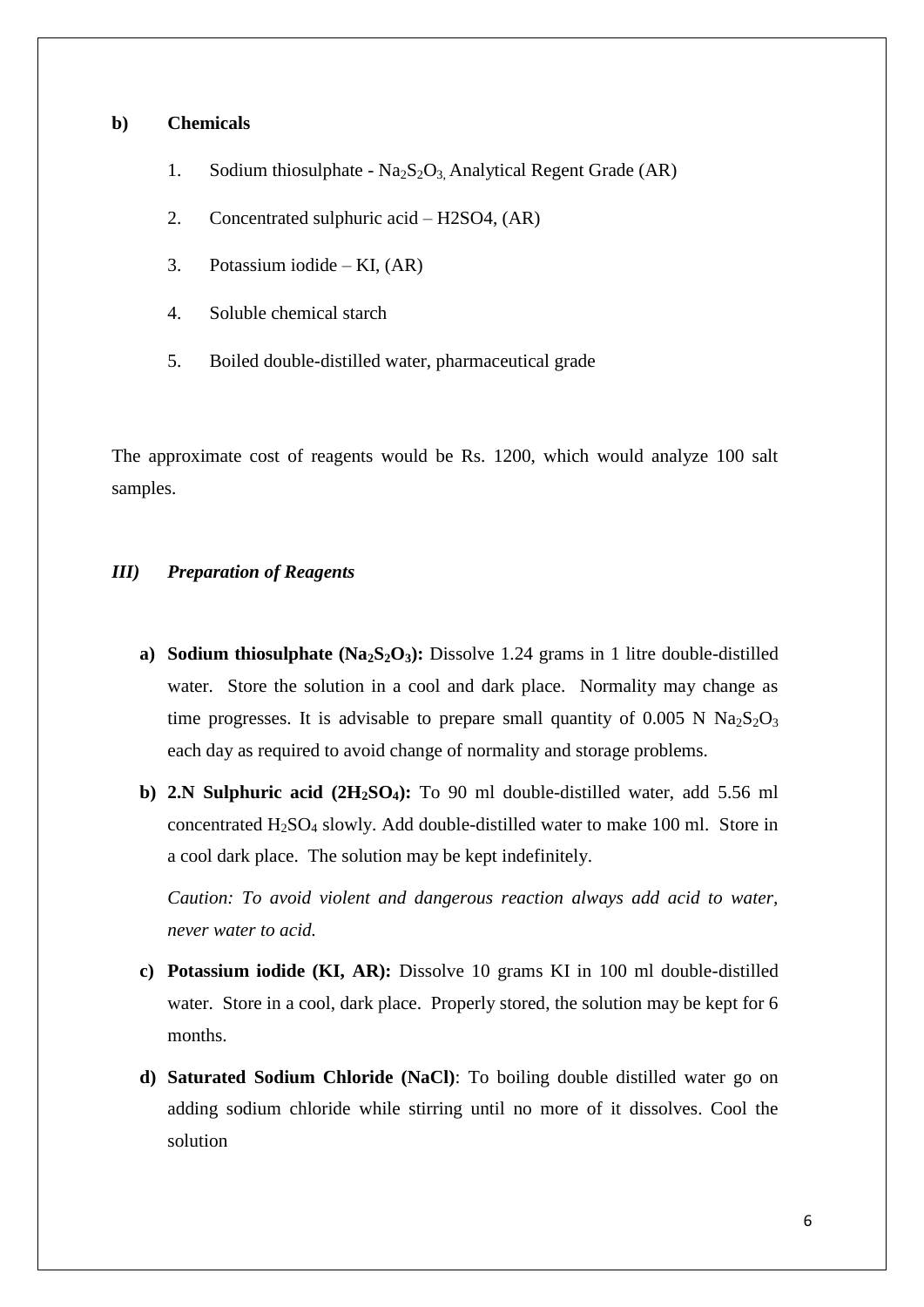**e) Soluble Chemical Starch**: Weigh 1 gram of soluble starch and dissolve in 10 ml double distilled water. Add 90 ml of saturated sodium chloride solution to make it up to 100 ml. Add a pinch of sodium benzoate as a preservative.

#### *IV) Procedure*

Weigh 10 grams of salt and put it in a stoppered conical flask. Add 50 ml of distilled water and dissolve the salt. Add 1 ml of  $2N H_2SO_4$  followed by 1 ml of 10% KI solution with the help of an automatic dispenser and close the flask with a stopper. If the iodine is present, the solution will turn yellow. Keep the flask in the dark (for e.g. in a closed cupboard) for 10 minutes to avoid exposure to light. Remove the flask and titrate against  $0.005N$   $Na<sub>2</sub>S<sub>2</sub>O<sub>3</sub>$ . During the titration, when the yellow colour becomes pale, add 2 drops of the starch solution as an external indicator. The solution will become purple. Continue titration till the solution becomes colourless. Note the burette reading. To calculate the iodine content in parts per million (PPM), refer to the **Table – 8**.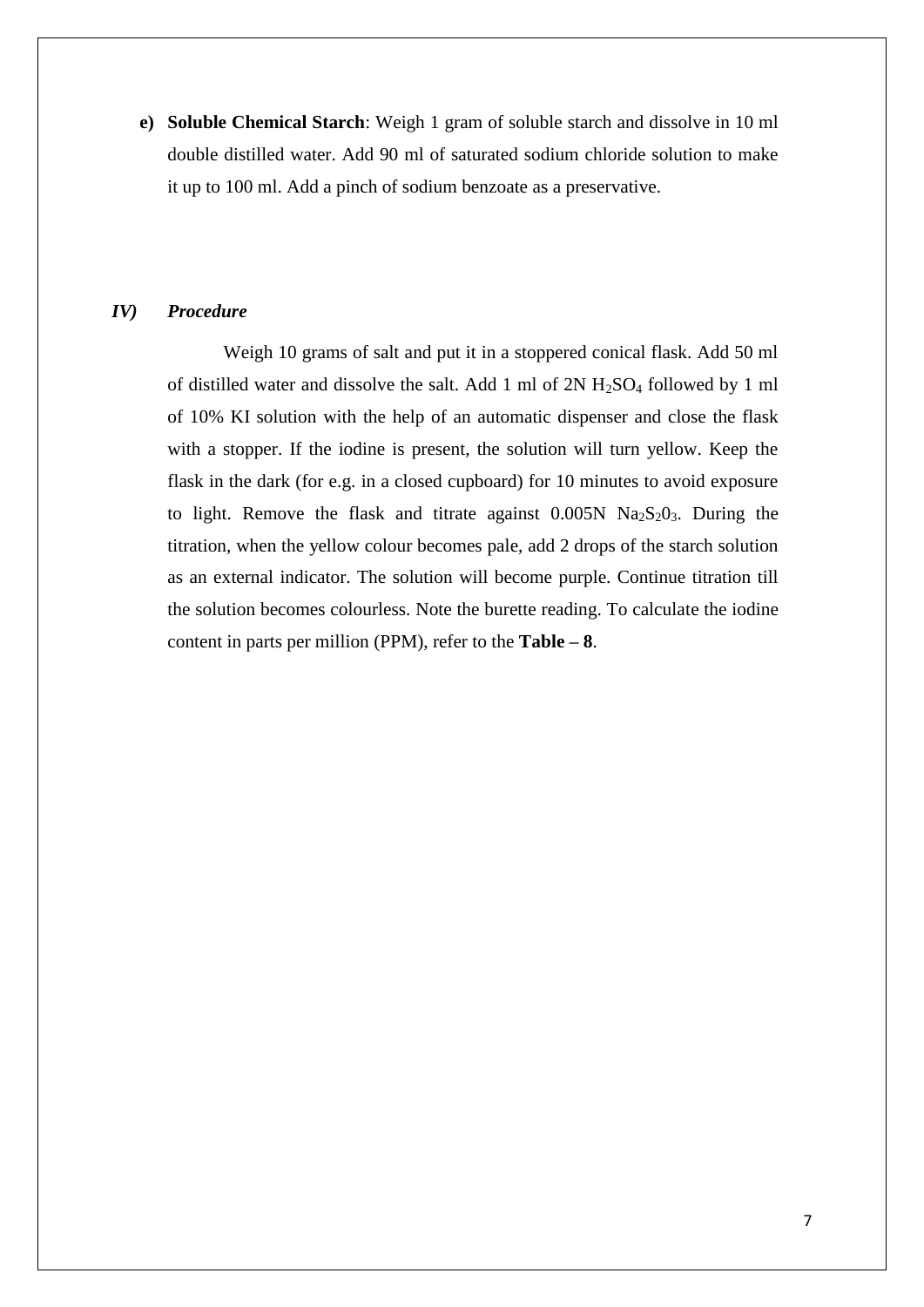| <b>Burette reading</b> | <b>Parts Per Million</b><br>(PPM) | <b>Burette reading</b> | <b>Parts Per Million</b><br>(PPM) |
|------------------------|-----------------------------------|------------------------|-----------------------------------|
| 0.0                    | 0.0                               | 2.6                    | 27.5                              |
| 0.1                    | 1.1                               | 2.7                    | 28.6                              |
| $0.2\,$                | 2.1                               | 2.8                    | 29.6                              |
| 0.3                    | 3.2                               | 2.9                    | 30.7                              |
| $0.4\,$                | 4.2                               | 3.0                    | 31.7                              |
| $0.5\,$                | 5.3                               | 3.1                    | 32.8                              |
| 0.6                    | 6.3                               | $\overline{3.2}$       | 33.9                              |
| $0.7\,$                | $7.4\,$                           | 3.3                    | 34.9                              |
| $\overline{0.8}$       | 8.5                               | $\overline{3.4}$       | 36.0                              |
| $\overline{0.9}$       | 9.5                               | $\overline{3.5}$       | 37.0                              |
| $1.0\,$                | 10.6                              | 3.6                    | 38.1                              |
| $\overline{1.1}$       | 11.6                              | $\overline{3.7}$       | 39.1                              |
| $\overline{1.2}$       | 12.7                              | 3.8                    | 40.2                              |
| $\overline{1.3}$       | 13.8                              | 3.9                    | 41.3                              |
| 1.4                    | 14.8                              | $4.0\,$                | 42.3                              |
| $\overline{1.5}$       | 15.9                              | 4.1                    | 43.4                              |
| $1.6\,$                | 16.9                              | $4.2\,$                | 44.4                              |
| 1.7                    | 18.0                              | 4.3                    | 45.5                              |
| 1.8                    | 19.0                              | 4.4                    | 46.6                              |
| 1.9                    | 20.1                              | 4.5                    | 47.6                              |
| 2.0                    | 21.2                              | 4.6                    | 48.7                              |
| 2.1                    | 22.2                              | 4.7                    | 49.7                              |
| 2.2                    | 23.3                              | 4.8                    | 50.8                              |
| 2.3                    | 24.3                              | 4.9                    | 51.9                              |
| $2.4\,$                | 25.4                              | 5.0                    | 52.9                              |
| 2.5                    | 26.5                              | 5.1                    | 54.0                              |

**Table 8: Iodine Content in Parts Per Million (PPM)**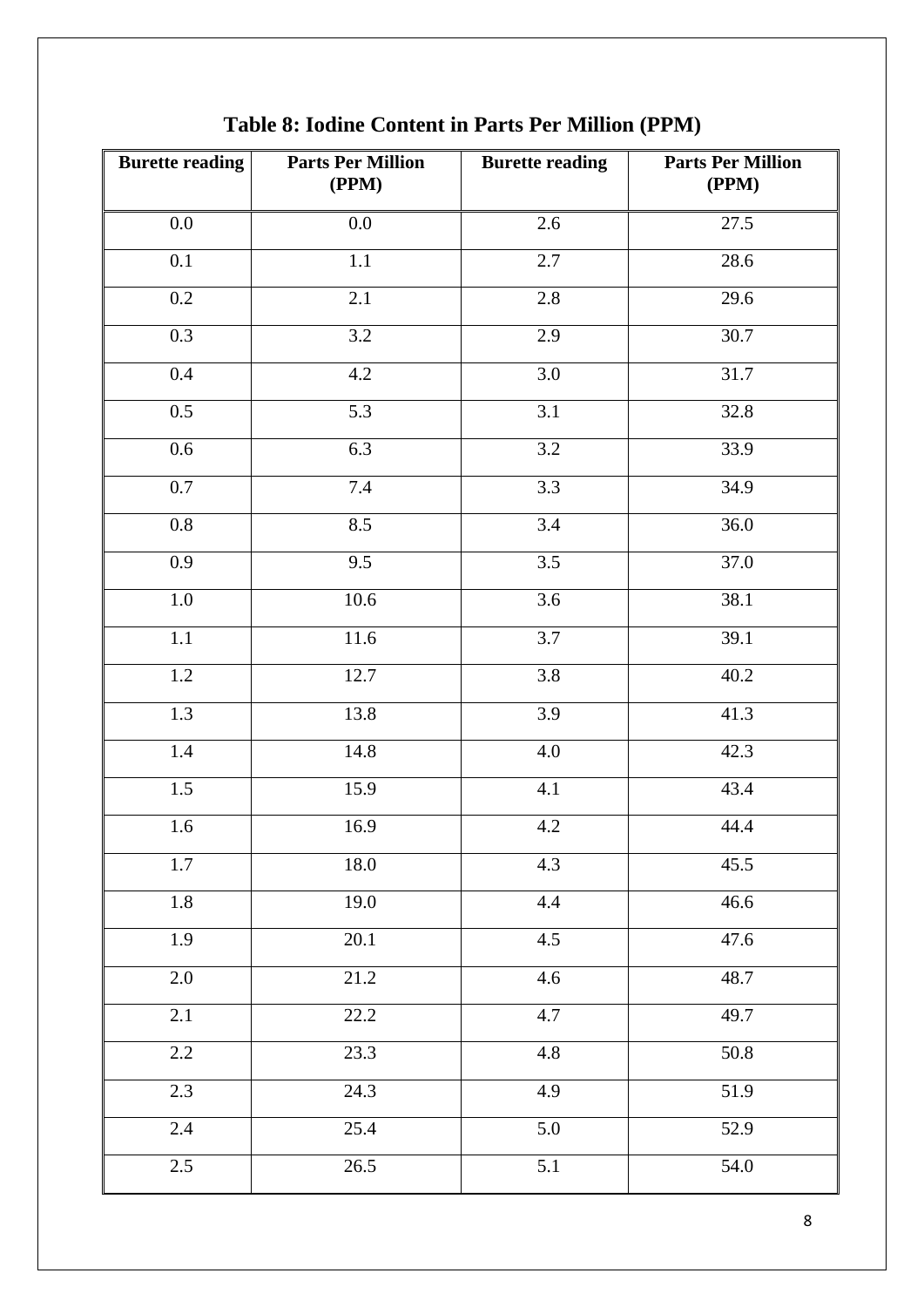| <b>Burette reading</b> | <b>Parts Per Million</b><br>(PPM) | <b>Burette reading</b> | <b>Parts Per Million</b><br>(PPM) |
|------------------------|-----------------------------------|------------------------|-----------------------------------|
| 5.2                    | 55.0                              | 7.7                    | 81.5                              |
| 5.3                    | 56.1                              | 7.8                    | 82.5                              |
| 5.4                    | 57.1                              | 7.9                    | 83.6                              |
| 5.5                    | 58.2                              | 8.0                    | 84.6                              |
| 5.6                    | 59.2                              | 8.1                    | 85.7                              |
| 5.7                    | 60.3                              | 8.2                    | 86.8                              |
| 5.8                    | 61.4                              | 8.3                    | 87.8                              |
| 5.9                    | 62.4                              | 8.4                    | 88.9                              |
| 6.0                    | 63.5                              | 8.5                    | 89.9                              |
| 6.1                    | 64.5                              | 8.6                    | 91.0                              |
| 6.2                    | 65.6                              | 8.7                    | 92.0                              |
| 6.3                    | 66.7                              | 8.8                    | 93.1                              |
| 6.4                    | 67.7                              | 8.9                    | 94.2                              |
| 6.5                    | 68.8                              | $\overline{9.0}$       | 95.2                              |
| 6.6                    | 69.8                              | 9.1                    | 96.3                              |
| 6.7                    | 70.9                              | 9.2                    | 97.3                              |
| 6.8                    | 71.9                              | 9.3                    | 98.4                              |
| 6.9                    | 73.0                              | 9.4                    | 99.5                              |
| $7.0\,$                | 74.1                              | 9.5                    | 100.5                             |
| 7.1                    | 75.1                              | 9.6                    | 101.6                             |
| 7.2                    | 76.2                              | 9.7                    | 102.6                             |
| 7.3                    | 77.2                              | 9.8                    | 103.7                             |
| $7.4\,$                | 78.3                              | 9.9                    | 104.7                             |
| 7.5                    | 79.4                              | $10.0\,$               | 105.8                             |
| 7.6                    | 80.4                              |                        |                                   |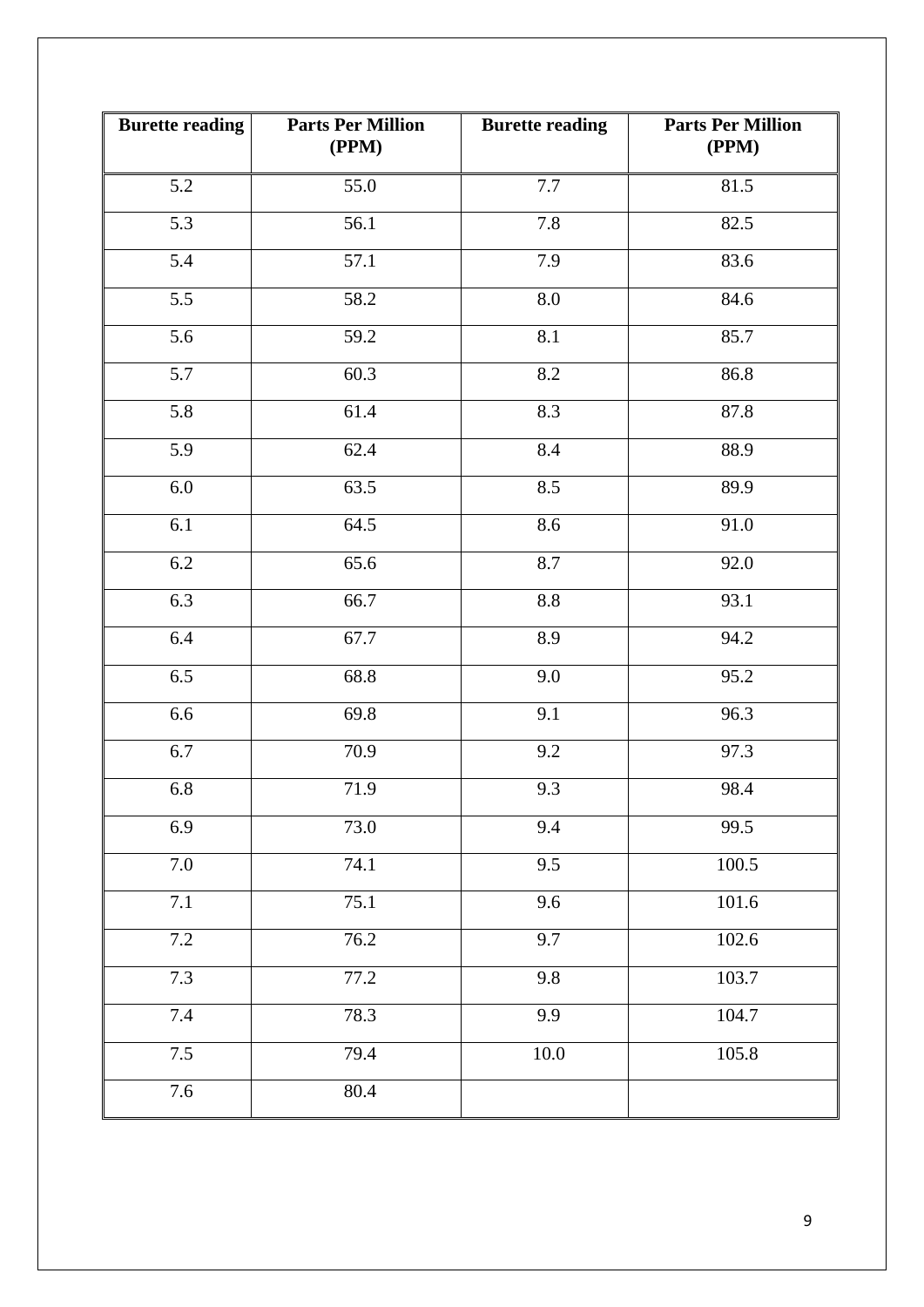### **5.3) Calculations**

The table of iodine content as determined by the burette reading has been prepared based on the following:

- 1) 1 ml of 0.005N  $Na<sub>2</sub>S<sub>2</sub>O<sub>3</sub> = 0.1058$  mg of iodine
- 2) Thus, the burette reading X 0.1058 will give the amount of iodine in 10 gm of salt
- 3) To get the iodine value in parts per million, one has to multiply by 1,00,000 to either sides

| Gms of salt              | $I_2$ in mg              |
|--------------------------|--------------------------|
| $10 \text{ X } 1,00,000$ | $0.1058 \times 1,00,000$ |

4) To convert mg in to gm, divide by 1000

Equation becomes:

Gms of salt  $(10,00,000)$  = Burette Reading X 0.1058X 100

 $=$  Burette Reading X 10.58

Thus Burette reading X 10.58 will give the iodine content in parts per million.